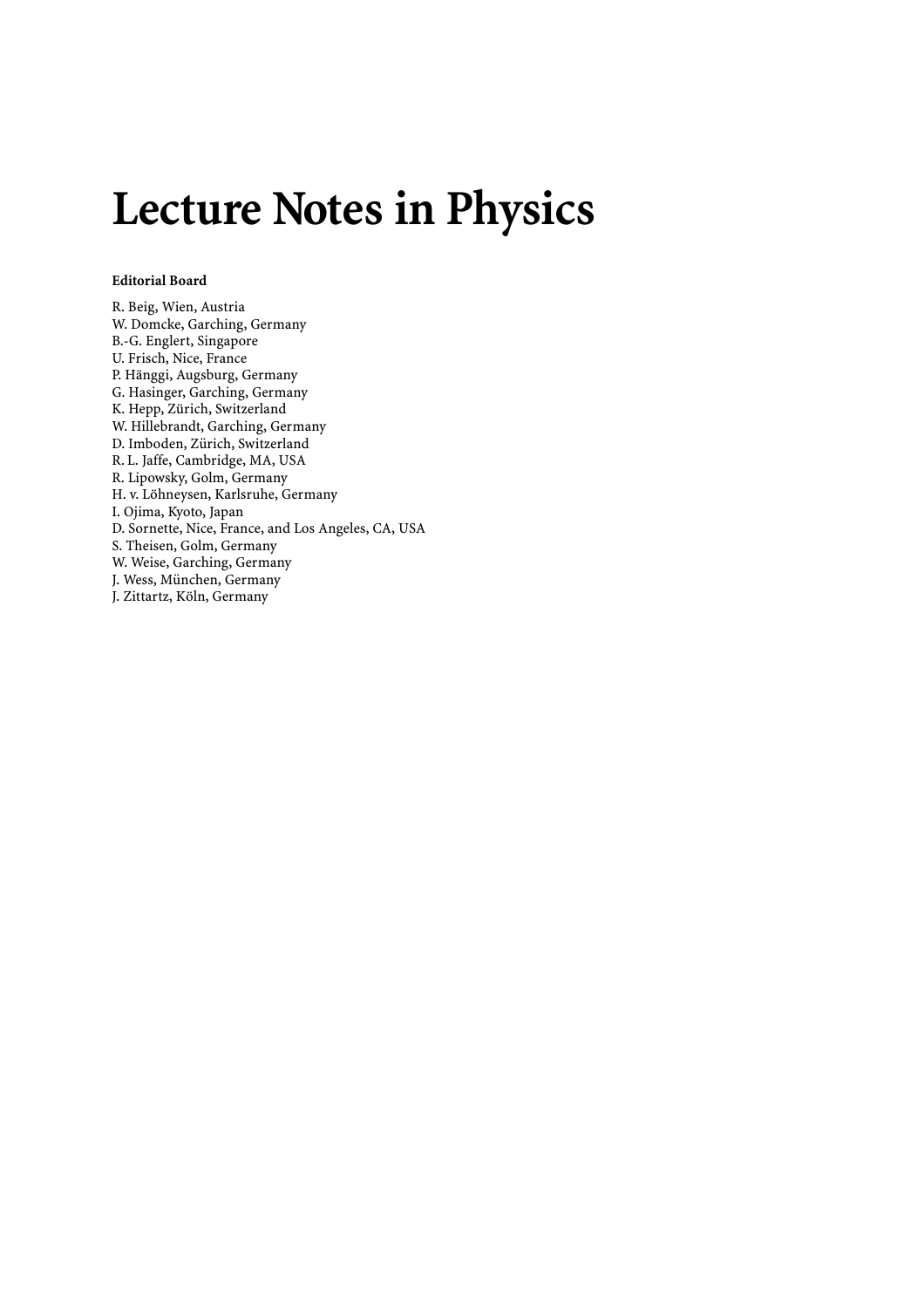# The Editorial Policy for Edited Volumes

The series *Lecture Notes in Physics* (LNP), founded in 1969, reports new developments in physics research and teaching - quickly, informally but with a high degree of quality. Manuscripts to be considered for publication are topical volumes consisting of a limited number of contributions, carefully edited and closely related to each other. Each contribution should contain at least partly original and previously unpublished material, be written in a clear, pedagogical style and aimed at a broader readership, especially graduate students and nonspecialist researchers wishing to familiarize themselves with the topic concerned. For this reason, traditional proceedings cannot be considered for this series though volumes to appear in this series are often based on material presented at conferences, workshops and schools.

### Acceptance

A project can only be accepted tentatively for publication, by both the editorial board and the publisher, following thorough examination of the material submitted. The book proposal sent to the publisher should consist at least of a preliminary table of contents outlining the structure of the book together with abstracts of all contributions to be included. Final acceptance is issued by the series editor in charge, in consultation with the publisher, only after receiving the complete manuscript. Final acceptance, possibly requiring minor corrections, usually follows the tentative acceptance unless the final manuscript differs significantly from expectations (project outline). In particular, the series editors are entitled to reject individual contributions if they do not meet the high quality standards of this series. The final manuscript must be ready to print, and should include both an informative introduction and a sufficiently detailed subject index.

# Contractual Aspects

Publication in LNP is free of charge. There is no formal contract, no royalties are paid, and no bulk orders are required, although special discounts are offered in this case. The volume editors receive jointly 30 free copies for their personal use and are entitled, as are the contributing authors, to purchase Springer books at a reduced rate. The publisher secures the copyright for each volume. As a rule, no reprints of individual contributions can be supplied.

# Manuscript Submission

The manuscript in its final and approved version must be submitted in ready to print form. The corresponding electronic source files are also required for the production process, in particular the online version. Technical assistance in compiling the final manuscript can be provided by the publisher's production editor(s), especially with regard to the publisher's own ETEX macro package which has been specially designed for this series.

# LNP Homepage (springerlink.com)

On the LNP homepage you will find:

−The LNP online archive. It contains the full texts (PDF) of all volumes published since 2000. Abstracts, table of contents and prefaces are accessible free of charge to everyone. Information about the availability of printed volumes can be obtained.

−The subscription information. The online archive is free of charge to all subscribers of the printed volumes.

−The editorial contacts, with respect to both scientific and technical matters.

−The author's / editor's instructions.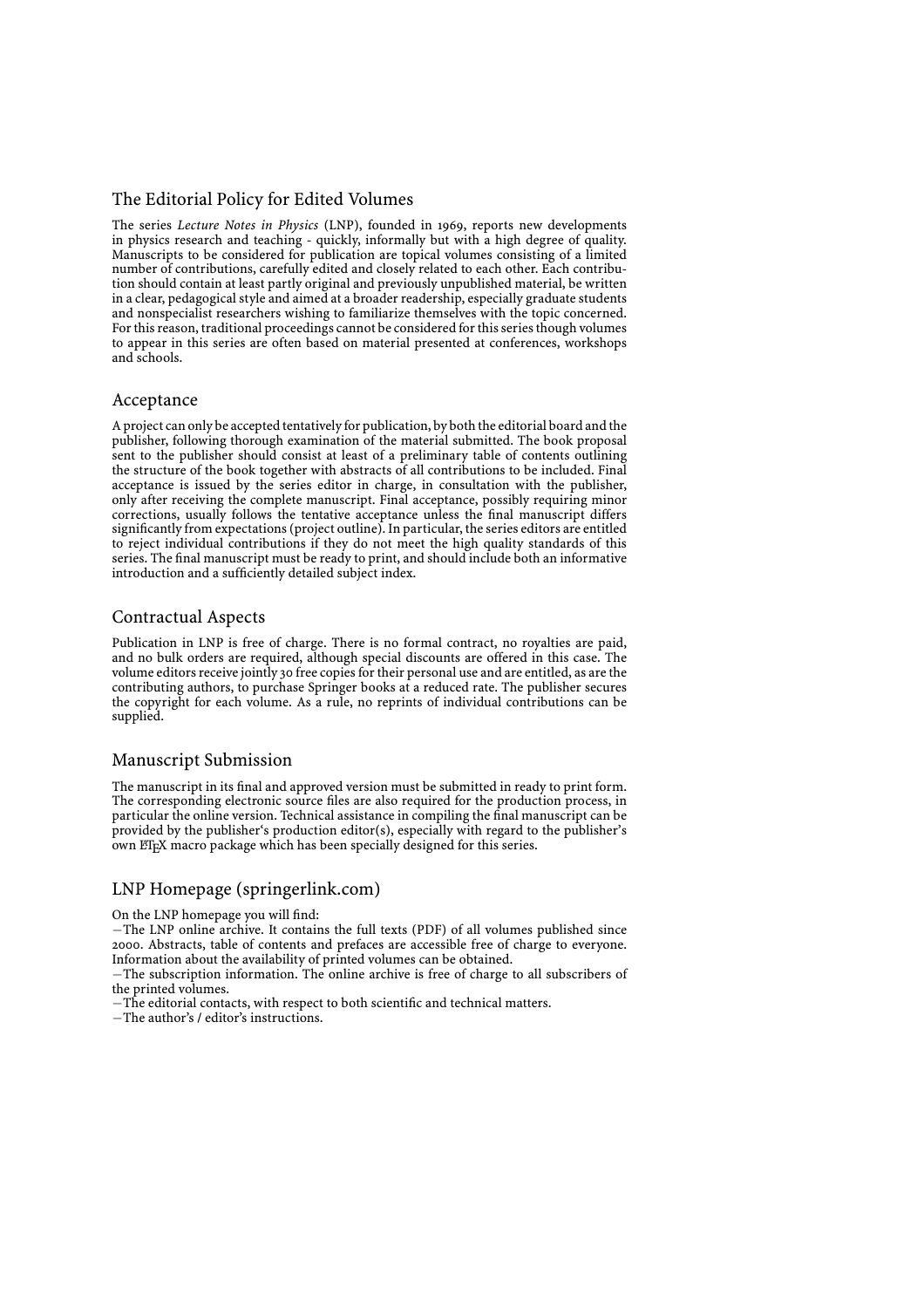J. Al-Khalili E. Roeckl (Eds.)

# The Euroschool Lectures on Physics with Exotic Beams, Vol. I

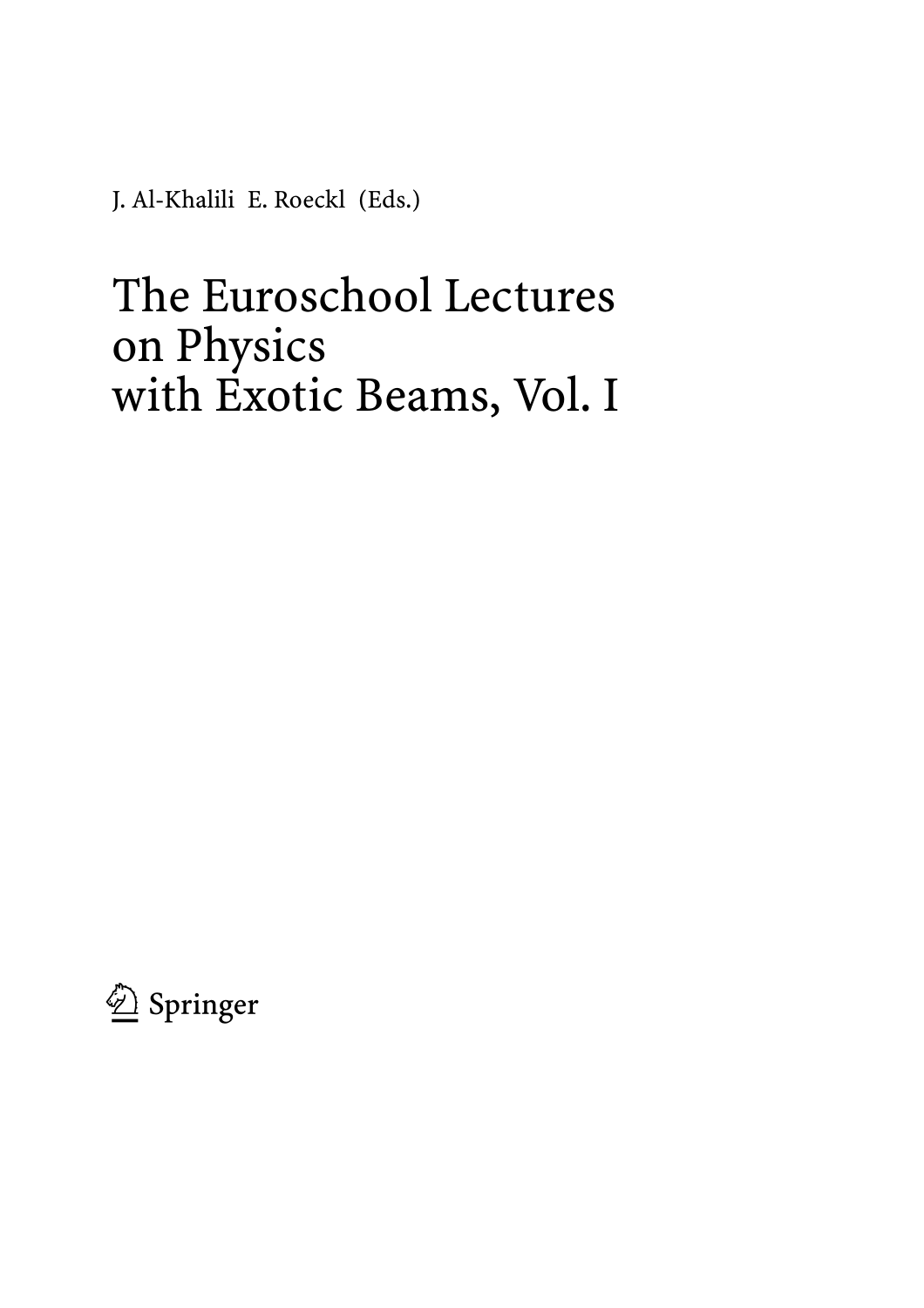#### **Editors**

Jim Al-Khalili Department of Physics University of Surrey Guildford GU2 7XH Surrey, U.K.

Ernst Roeckl GSI Darmstadt Plankstr.1 64291 Darmstadt, Germany

J. Al-Khalili, E. Roeckl (Eds.), *The Euroschool Lectures on Physics with Exotic Beams, Vol. I*, Lect. Notes Phys. **651** (Springer, Berlin Heidelberg 2004), DOI 10.1007/b98790

Library of Congress Control Number: 2004108216

ISSN 0075-8450 ISBN 3-540-22255-3 Springer-Verlag Berlin Heidelberg New York

This work is subject to copyright. All rights are reserved, whether the whole or part of the material is concerned, specifically the rights of translation, reprinting, reuse of illustrations, recitation, broadcasting, reproduction on microfilm or in any other way, and storage in data banks. Duplication of this publication or parts thereof is permitted only under the provisions of the German Copyright Law of September 9, 1965, in its current version, and permission for use must always be obtained from Springer-Verlag. Violations are liable to prosecution under the German Copyright Law.

Springer-Verlag is a part of Springer Science+Business Media

springeronline.com

© Springer-Verlag Berlin Heidelberg 2004 Printed in Germany

The use of general descriptive names, registered names, trademarks, etc. in this publication does not imply, even in the absence of a specific statement, that such names are exempt from the relevant protective laws and regulations and therefore free for general use.

Typesetting: Camera-ready by the authors/editor Data conversion: PTP-Berlin Protago-TeX-Production GmbH Cover design: *design & production*, Heidelberg

Printed on acid-free paper 54/3141/ts-543210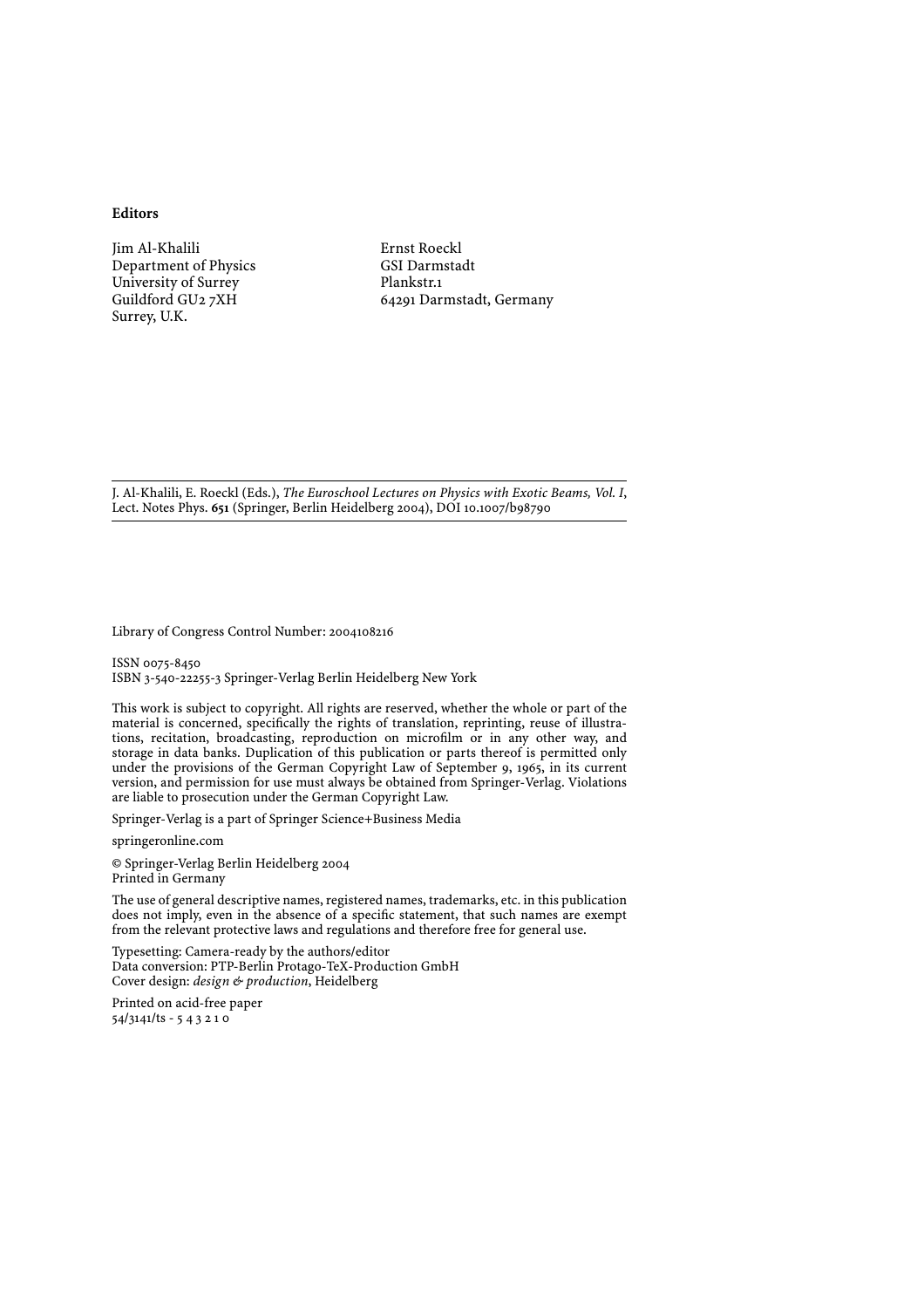# Lecture Notes in Physics

#### For information about Vols. 1–604 please contact your bookseller or Springer-Verlag LNP Online archive: springerlink.com

Vol.605: G. Ciccotti, M. Mareschal, P. Nielaba (Eds.), Bridging Time Scales: Molecular Simulations for the Next Decade.

Vol.606: J.-U. Sommer, G. Reiter (Eds.), Polymer Crystallization. Obervations, Concepts and Interpretations.

Vol.607: R. Guzzi (Ed.), Exploring the Atmosphere by Remote Sensing Techniques.

Vol.608: F. Courbin, D. Minniti (Eds.), Gravitational Lensing:An Astrophysical Tool.

Vol.609: T. Henning (Ed.), Astromineralogy.

Vol.610: M. Ristig, K. Gernoth (Eds.), Particle Scattering, X-Ray Diffraction, and Microstructure of Solids and Liquids.

Vol.611: A. Buchleitner, K. Hornberger (Eds.), Coherent Evolution in Noisy Environments.

Vol.612: L. Klein, (Ed.), Energy Conversion and Particle Acceleration in the Solar Corona.

Vol.613: K. Porsezian, V.C. Kuriakose (Eds.), Optical Solitons. Theoretical and Experimental Challenges.

Vol.614: E. Falgarone, T. Passot (Eds.), Turbulence and Magnetic Fields in Astrophysics.

Vol.615: J. Büchner, C.T. Dum, M. Scholer (Eds.), Space Plasma Simulation.

Vol.616: J. Trampetic, J. Wess (Eds.), Particle Physics in the New Millenium.

Vol.617: L. Fernández-Jambrina, L. M. González-Romero (Eds.), Current Trends in Relativistic Astrophysics, Theoretical, Numerical, Observational

Vol.618: M.D. Esposti, S. Graffi (Eds.), The Mathematical Aspects of Quantum Maps

Vol.619: H.M. Antia, A. Bhatnagar, P. Ulmschneider (Eds.), Lectures on Solar Physics

Vol.620: C. Fiolhais, F. Nogueira, M. Marques (Eds.), A Primer in Density Functional Theory

Vol.621: G. Rangarajan, M. Ding (Eds.), Processes with Long-Range Correlations

Vol.622: F. Benatti, R. Floreanini (Eds.), Irreversible Quantum Dynamics

Vol.623: M. Falcke, D. Malchow (Eds.), Understanding Calcium Dynamics, Experiments and Theory

Vol.624: T. Pöschel (Ed.), Granular Gas Dynamics

Vol.625: R. Pastor-Satorras, M. Rubi, A. Diaz-Guilera (Eds.), Statistical Mechanics of Complex Networks

Vol.626: G. Contopoulos, N. Voglis (Eds.), Galaxies and Chaos

Vol.627: S.G. Karshenboim, V.B. Smirnov (Eds.), Precision Physics of Simple Atomic Systems

Vol.628: R. Narayanan, D. Schwabe (Eds.), Interfacial Fluid Dynamics and Transport Processes

Vol.629: U.-G. Meißner, W. Plessas (Eds.), Lectures on Flavor Physics

Vol.630: T. Brandes, S. Kettemann (Eds.), Anderson Localization and Its Ramifications

Vol.631: D. J. W. Giulini, C. Kiefer, C. Lammerzahl ¨ (Eds.), Quantum Gravity, From Theory to Experimental Search

Vol.632: A. M. Greco (Ed.), Direct and Inverse Methods in Nonlinear Evolution Equations

Vol.633: H.-T. Elze (Ed.), Decoherence and Entropy in Complex Systems, Based on Selected Lectures from DICE 2002

Vol.634: R. Haberlandt, D. Michel, A. Pöppl, R. Stannarius (Eds.), Molecules in Interaction with Surfaces and Interfaces

Vol.635: D. Alloin, W. Gieren (Eds.), Stellar Candles for the Extragalactic Distance Scale

Vol.636: R. Livi, A. Vulpiani (Eds.), The Kolmogorov Legacy in Physics, A Century of Turbulence and Complexity

Vol.637: I. Müller, P. Strehlow, Rubber and Rubber Balloons, Paradigms of Thermodynamics

Vol.638: Y. Kosmann-Schwarzbach, B. Grammaticos, K.M. Tamizhmani (Eds.), Integrability of Nonlinear Systems

Vol.639: G. Ripka, Dual Superconductor Models of Color Confinement

Vol.640: M. Karttunen, I. Vattulainen, A. Lukkarinen (Eds.), Novel Methods in Soft Matter Simulations

Vol.641: A. Lalazissis, P. Ring, D. Vretenar (Eds.), Extended Density Functionals in Nuclear Structure Physics

Vol.642: W. Hergert, A. Ernst, M. Däne (Eds.), Computational Materials Science

Vol.643: F. Strocchi, Symmetry Breaking

Vol.644: B. Grammaticos, Y. Kosmann-Schwarzbach, T. Tamizhmani (Eds.) Discrete Integrable Systems

Vol.645: U. Schollwöck, J. Richter, D.J.J. Farnell, R.F. Bishop (Eds.), Quantum Magnetism

Vol.646: N. Bretón, J. L. Cervantes-Cota, M. Salgado (Eds.), The Early Universe and Observational Cosmology

Vol.647: D. Blaschke, M. A. Ivanov, T. Mannel (Eds.), Heavy Quark Physics

Vol.648: S. G. Karshenboim, E. Peik (Eds.), Astrophysics, Clocks and Fundamental Constants

Vol.649: M. Paris, J. Rehacek (Eds.), Quantum State Estimation

Vol.650: E. Ben-Naim, H. Frauenfelder, Z. Toroczkai (Eds.), Complex Networks

Vol.651: J.S. Al-Khalili, E. Roeckl(Eds.), The Euroschool Lectures of Physics with Exotic Beams, Vol.I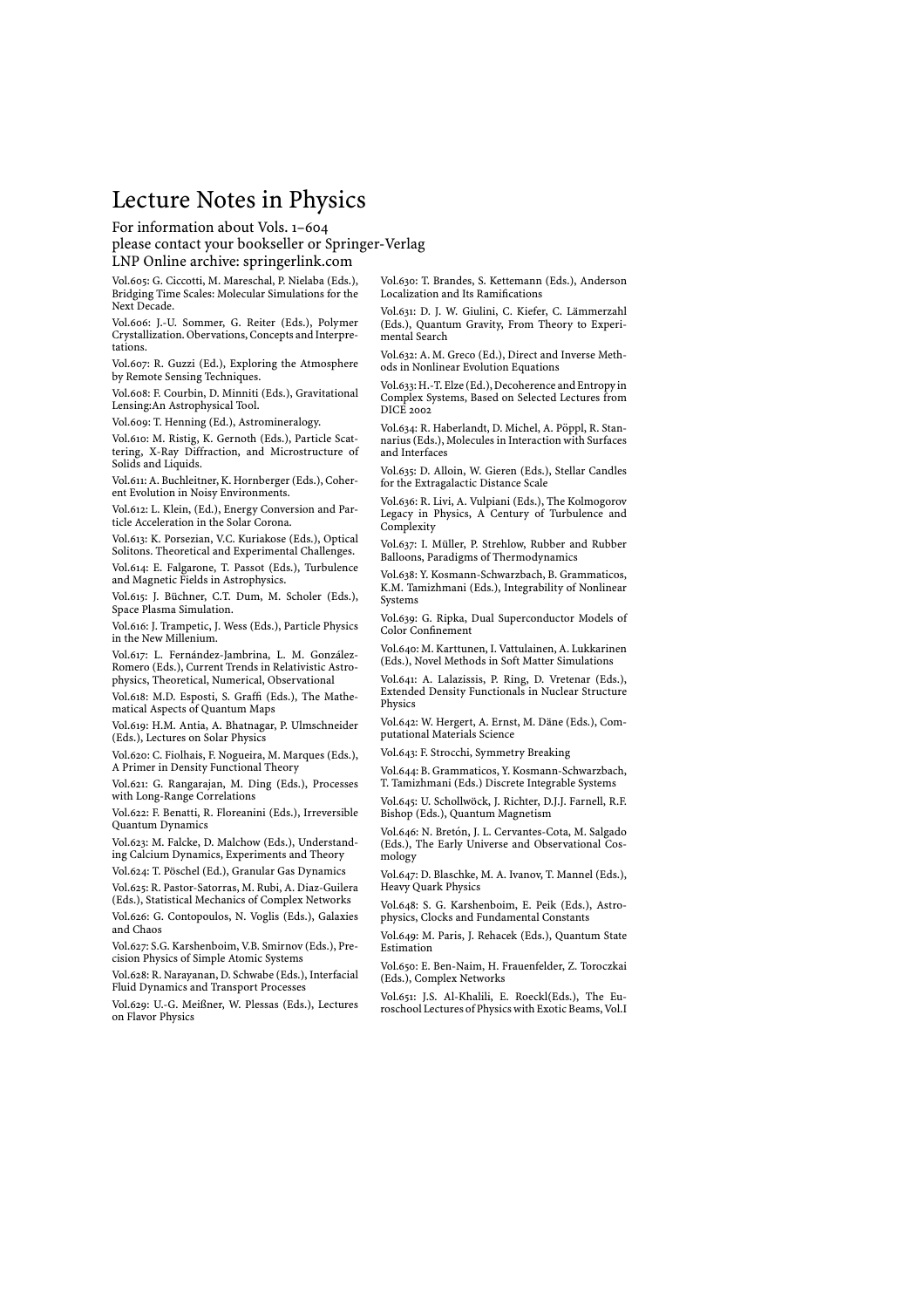# **Preface**

In recent years a new scientific discipline has emerged in nuclear physics research worldwide: the production and use of energetic radioactive beams. The study of the atomic nucleus, the tiny core of the atom and carrier of essentially all of the visible mass in the Universe, has undergone a major re-orientation in the past two decades and has seen the emergence of a new frontier. The availability of energetic beams of short-lived (radioactive) nuclei, referred to as 'radioactive ion beams (RIB) or exotic nuclear beams', has opened the way to the study of the structure and dynamics of thousands of nuclear species never before studied in the laboratory. These exotic beams, produced by two complementary techniques (in-flight separation and post-acceleration of low-energy radioactive beams), have been developed in a number of European Large-Scale Facilities. A very promising way towards establishing an accurate and globally applicable description of the inner workings of atomic nucleus is the study of exotic nuclei. Pioneering experiments and vigorous development programmes are ongoing in Europe, North America and Japan on existing facilities. In addition, a new generation of large-scale RIB facilities is being built.

While the field of RIB physics is linked mainly to the study of nuclear structure under extreme conditions of isospin, mass, spin and temperature, it also addresses problems in nuclear astrophysics, solid-state physics and the study of fundamental interactions. Furthermore important applications and spin-offs also originate from this basic research. There is hence little doubt that RIB physics has transformed not only nuclear science but many related areas too.

Due to the fact that one is not limited anymore to the proton/neutron ratio of stable-isotope beams, virtually the whole chart of the nuclides opens up for research. Theoretical models can be verified up to the limits of the existence of nuclear matter: it is clear that the focus on this isospin degree of freedom will lead to better insights into the validity of present models and eventually to a new and more complete description of the atomic nucleus.

It has been the aim of the series of Euro (Summer) Schools on which the lectures in this volume are based to train PhD students and young post-docs starting to work in the field of RIB physics. The series first started in 1993 under the name Euroschools on Exotic Beams, an EU supported initiative started by Mark Huyse and Piet Van Duppen, and continued in 2002-2006 as the EU funded EURO SUMMER SCHOOLS ON EXOTIC BEAMS. At each of these Schools, six leading researchers in the field from around the world are invited to lecture on their topic. The lectures range over the subjects of nuclear theory, experiment, technical developments (in accelerator and detec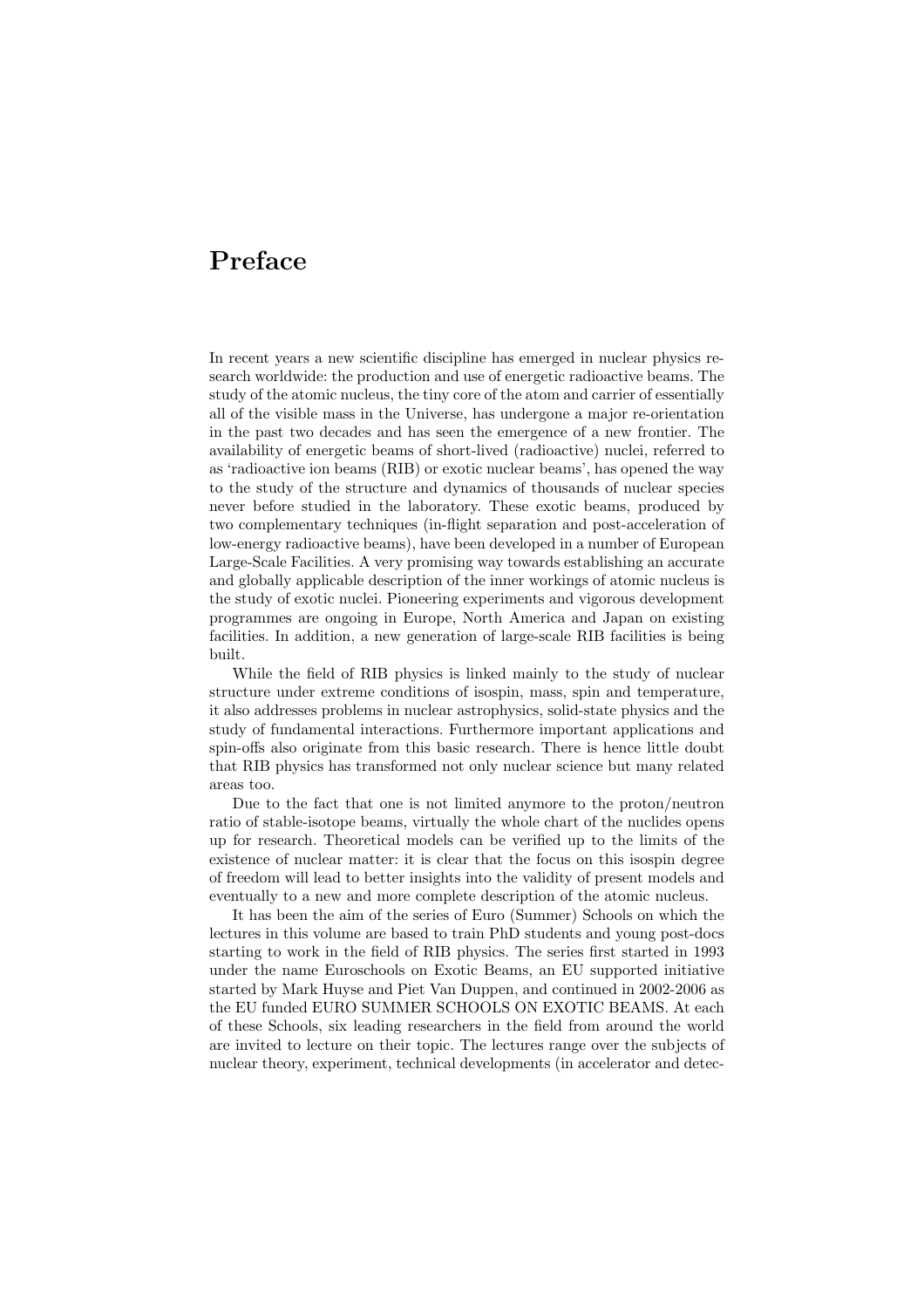tor design) as well as wider applications in related fields such as astrophysics and nuclear medicine.

This volume of *Lecture Notes in Physics* is the first in the series of a collection of lectures from recent Schools. It is aimed at a readership similar to those attending the Schools and should provide a helpful reference for young researchers entering the field and wishing to get a feel for contemporary research in a number of areas. The contributions are in the style of lecture notes that might be provided to new PhD students and which therefore have a reasonably long shelf-life. Unlike research papers or review articles, they are not meant to contain all the latest results or to provide an exhaustive coverage of the field but pedagogical introductions to the subject with examples.

We wish to point out that the contributions in this first volume are by lecturers chosen from among all previous Schools who have updated their material to incorporate recent advances and results. They were chosen by the editors in order to cover a selection of topics that span the field of RIB physics, from theory and experiment to techniques, applications and related areas. Naturally, since this is only the first volume of the *Lecture Notes in Physics* series for the School it is anticipated that the 'backlog' of lectures will eventually be dealt with, as each volume will contain roughly two years worth of School lectures.

Finally, we would like to thank our co-lecturers for their valuable contributions to this volume and Dr Chris Caron and his colleagues at Springer-Verlag for their help and fruitful collaboration in this matter.

J.S. Al-Khalili and E. Roeckl (Editors)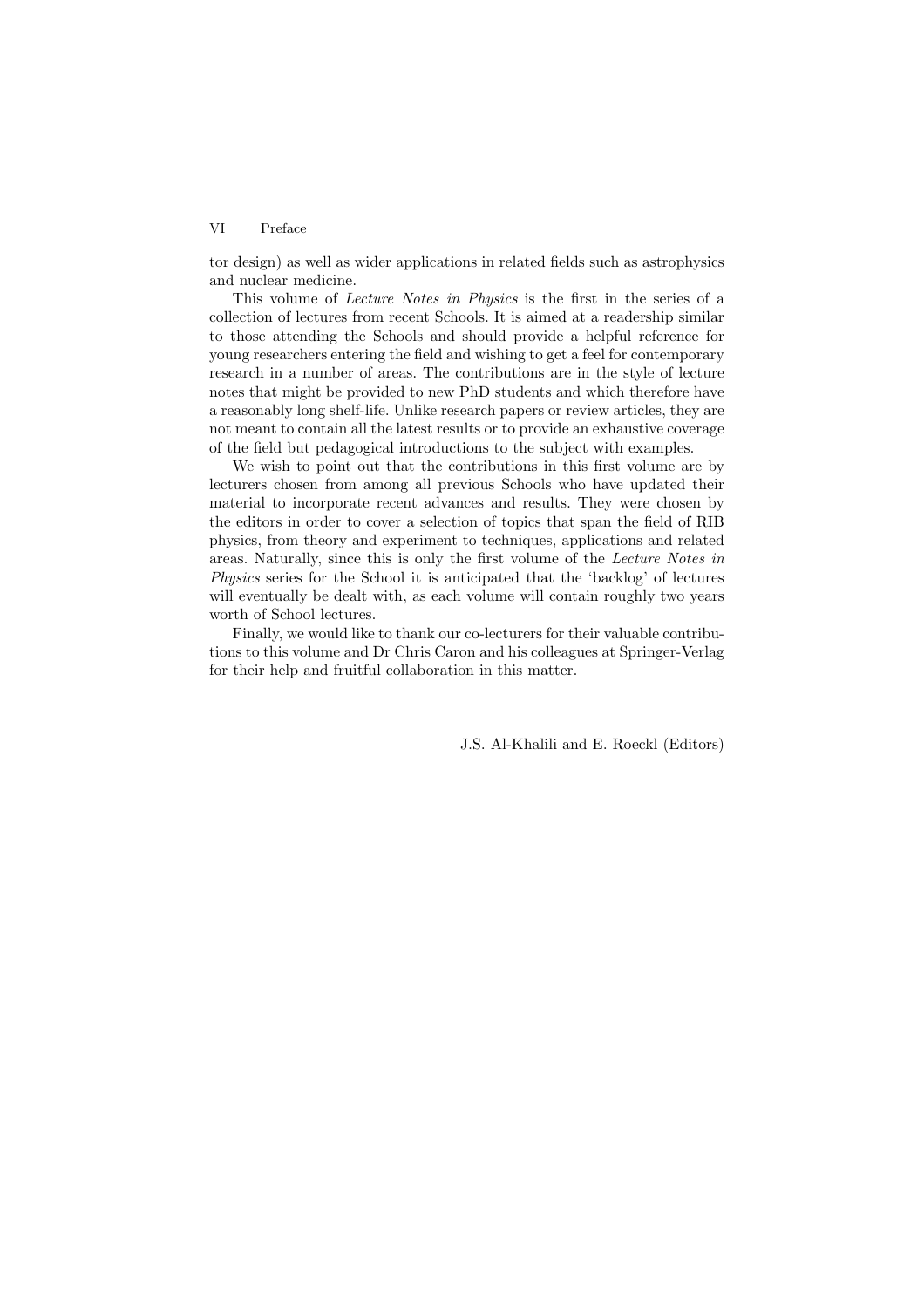# **Contents**

|                |                                                              | The Why and How of Radioactive-Beam Research                                   |                |
|----------------|--------------------------------------------------------------|--------------------------------------------------------------------------------|----------------|
|                |                                                              |                                                                                | $\mathbf{1}$   |
| 1              |                                                              | Introduction: The Structure of the Nucleus,                                    |                |
|                |                                                              |                                                                                | $\mathbf{1}$   |
| $\overline{2}$ | The Nuclear Chart, Our Road Map from Stable to Exotic Nuclei |                                                                                |                |
|                | 2.1                                                          | Milestones in the Exploration of the Nuclear Chart                             | $\overline{5}$ |
|                | 2.2                                                          |                                                                                | 10             |
| 3              |                                                              |                                                                                | 26             |
|                | 3.1                                                          |                                                                                | 27             |
|                | 3.2                                                          |                                                                                | 27             |
|                | 3.3                                                          |                                                                                | 27             |
|                | 3.4                                                          |                                                                                | 28             |
| 4              |                                                              |                                                                                | 29             |
|                |                                                              | Shell Model from a Practitioner's Point of View                                |                |
|                |                                                              |                                                                                | 33             |
| $\mathbf{1}$   |                                                              |                                                                                | 33             |
|                | 1.1                                                          | Independent Particle Motion,                                                   |                |
|                |                                                              | Nuclear Mean Field Potential and Single Particle Energies                      | 34             |
|                | 1.2                                                          | Empirical, Schematic and Realistic Interactions                                | 36             |
|                | 1.3                                                          | Observables and Effective Operators                                            | 38             |
|                | 1.4                                                          |                                                                                | 40             |
| 2              |                                                              |                                                                                | 41             |
|                | 2.1                                                          |                                                                                | 42             |
|                | 2.2                                                          | Three and More Particles in Non-equivalent Orbitals                            | $45\,$         |
|                | 2.3                                                          |                                                                                | 48             |
| 3              |                                                              |                                                                                | 49             |
|                | 3.1                                                          |                                                                                | 50             |
|                | 3.2                                                          |                                                                                | 50             |
|                | 3.3                                                          | The N=3 Plus Intruder Shell: $^{48}Ca - ^{56}Ni - ^{78}Ni \dots \dots \dots$   | 52             |
|                | 3.4                                                          | The N=4 Plus Intruder Shell: ${}^{80}Zr - {}^{100}Sn - {}^{132}Sn \dots \dots$ | 53             |
|                | 3.5                                                          | The N=5 Plus Intruder Shell: $^{132}Sn - ^{146}Gd - ^{208}Pb \ldots$           | 57             |
|                | 3.6                                                          |                                                                                | 58             |
| 4              |                                                              | Quadrupole Deformation in Light and Medium-Heavy Nuclei                        | 59             |
|                | 4.1                                                          |                                                                                | 60             |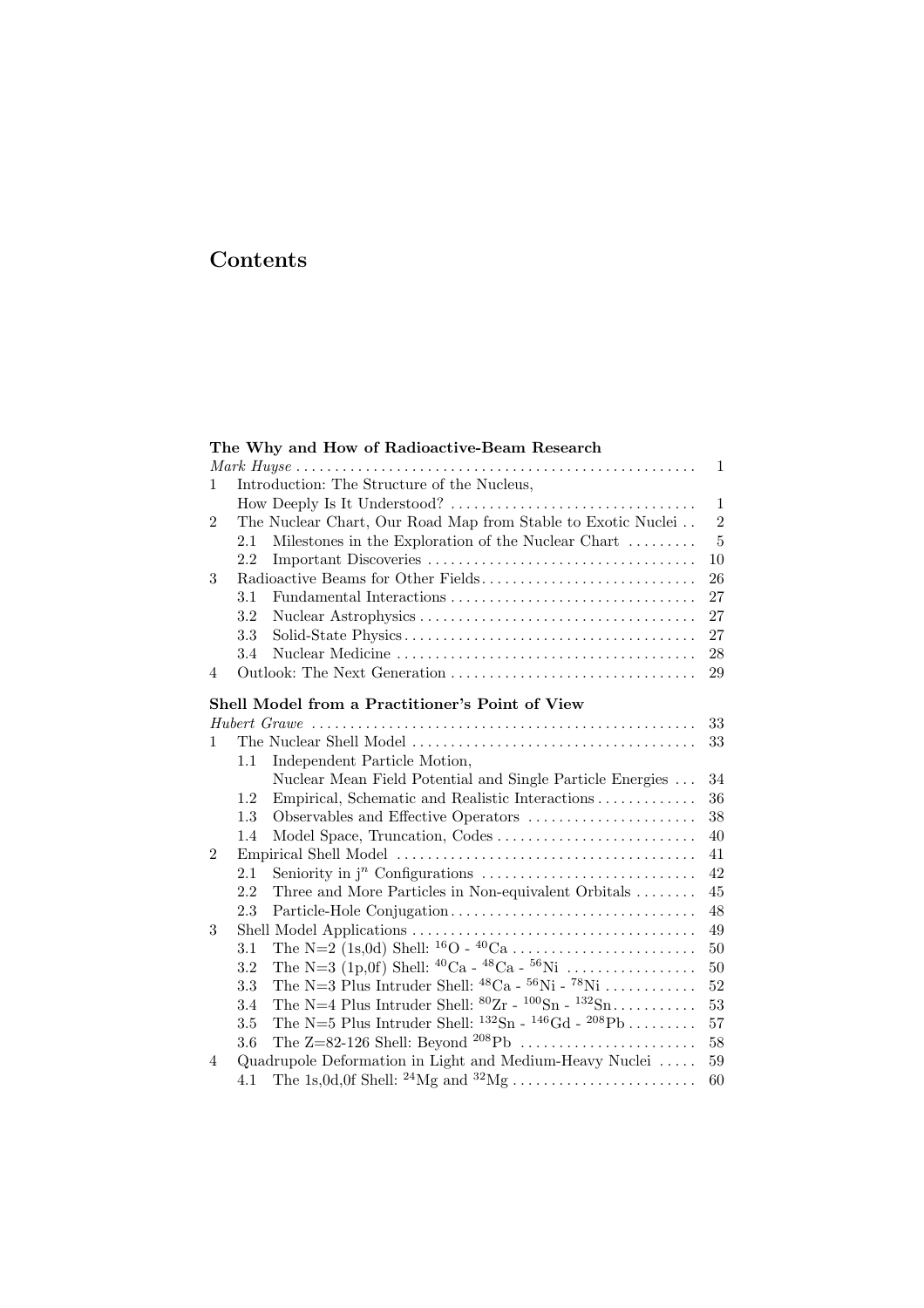|                | 4.2        |                                                                                                                  | 62 |
|----------------|------------|------------------------------------------------------------------------------------------------------------------|----|
| 5              |            |                                                                                                                  | 63 |
|                | 5.1        |                                                                                                                  | 63 |
|                | 5.2        | Shell Quenching and Stabilisation at $N \gg Z$                                                                   | 64 |
|                | 5.3        | Experimental Evidence for N=6, 16(14) and 34(32) Shells                                                          | 68 |
| 6              |            |                                                                                                                  | 70 |
|                |            |                                                                                                                  |    |
|                |            | An Introduction to Halo Nuclei                                                                                   | 77 |
| 1              |            |                                                                                                                  | 77 |
|                |            |                                                                                                                  | 78 |
|                | 1.1<br>1.2 |                                                                                                                  | 79 |
|                |            | Experimental Evidence for Halos                                                                                  |    |
| $\overline{2}$ |            |                                                                                                                  | 81 |
|                | 2.1        |                                                                                                                  | 81 |
|                | 2.2        | Three-Body Systems - The Borromeans                                                                              | 83 |
|                | 2.3        |                                                                                                                  | 85 |
| 3              |            |                                                                                                                  | 86 |
|                | 3.1        |                                                                                                                  | 89 |
|                | 3.2        | The Optical Limit of the Glauber Model                                                                           | 93 |
|                | 3.3        |                                                                                                                  | 94 |
|                | 3.4        |                                                                                                                  | 96 |
|                | 3.5        |                                                                                                                  |    |
|                | 3.6        | The CDCC Method $\ldots \ldots \ldots \ldots \ldots \ldots \ldots \ldots \ldots \ldots \ldots \ldots \ldots 101$ |    |
|                | 3.7        |                                                                                                                  |    |
|                | 3.8        |                                                                                                                  |    |
|                | 3.9        |                                                                                                                  |    |
| 4              |            |                                                                                                                  |    |
|                | 4.1        |                                                                                                                  |    |
|                | 4.2        |                                                                                                                  |    |
|                | 4.3        |                                                                                                                  |    |
|                | 4.4        |                                                                                                                  |    |
| 5              |            |                                                                                                                  |    |
|                |            | In-Flight Separation of Projectile Fragments                                                                     |    |
|                |            |                                                                                                                  |    |
| 1              |            |                                                                                                                  |    |
| $\overline{2}$ |            |                                                                                                                  |    |
|                |            |                                                                                                                  |    |
|                | 2.2        |                                                                                                                  |    |
|                | 2.3        |                                                                                                                  |    |
|                | 2.4        |                                                                                                                  |    |
|                |            |                                                                                                                  |    |
| 3              |            | In-Flight Separation with Profiled Degraders 123                                                                 |    |
|                | 3.1        |                                                                                                                  |    |
|                | 3.2        | Computer Simulation of In-Flight Separation 128                                                                  |    |
|                | $3.3\,$    |                                                                                                                  |    |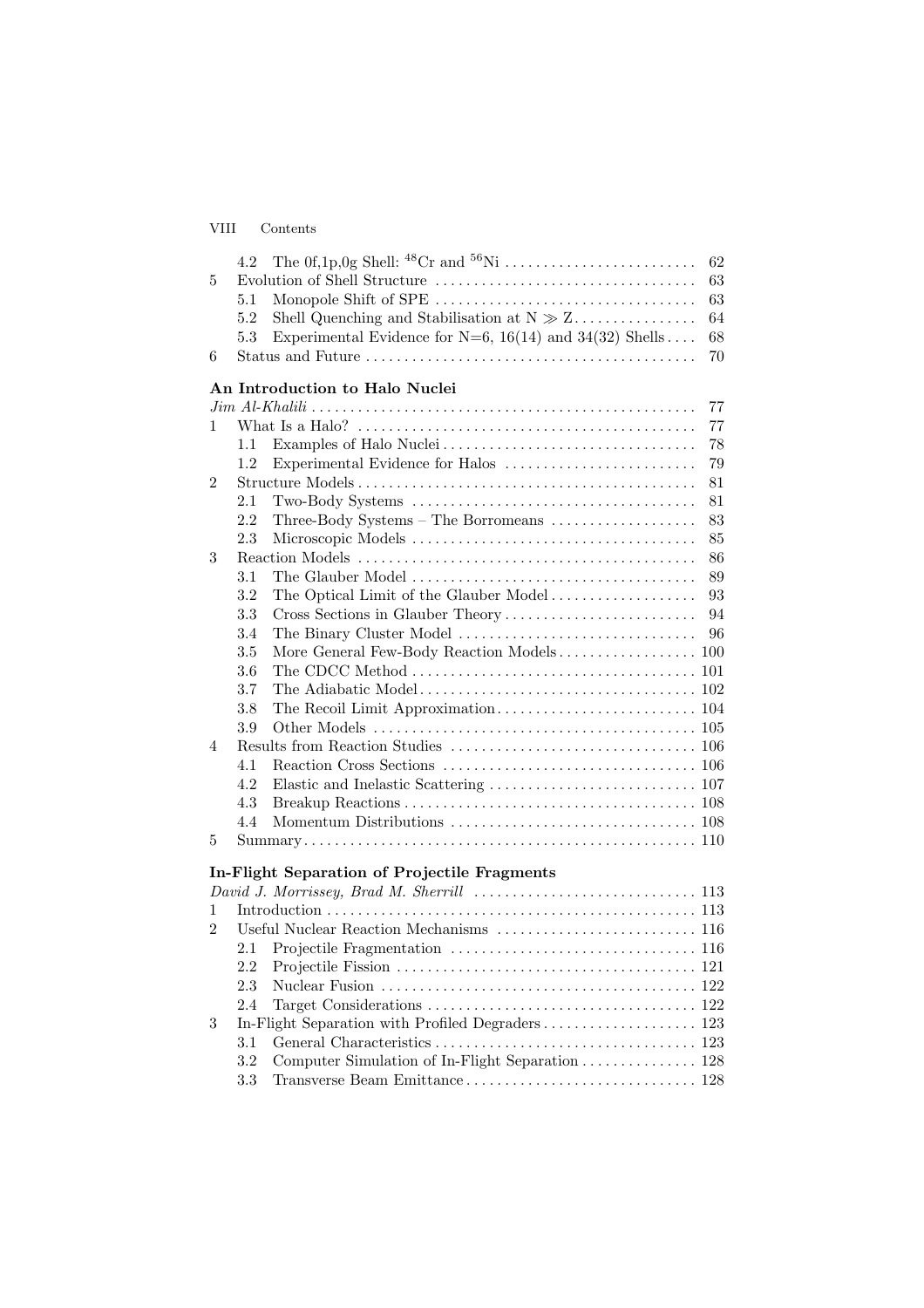| 4              |         | Energy Degraders and Range Compression  129                      |  |
|----------------|---------|------------------------------------------------------------------|--|
| 5              |         |                                                                  |  |
|                |         | Measurement of Mass and Beta-Lifetime<br>of Stored Exotic Nuclei |  |
|                |         |                                                                  |  |
| 1              |         |                                                                  |  |
| 2              |         |                                                                  |  |
|                | 2.1     | Hill's Equations, Betatron Oscillations, Tunes,                  |  |
|                |         |                                                                  |  |
|                | 2.2     |                                                                  |  |
| 3              |         | Mass Measurement of Stored Exotic Nuclei -                       |  |
|                |         | 'Schottky'- and 'Isochronous' Mass Spectrometry  146             |  |
|                | 3.1     | The Deep Entanglement of Nuclear Structure                       |  |
|                |         |                                                                  |  |
|                | 3.2     | In-Flight Production, Storage and Cooling of Exotic Nuclei       |  |
|                |         | at the GSI Fragment Separator and Storage Ring  149              |  |
|                | 3.3     | 'Schottky' and 'Isochronous' Mass-Spectrometry                   |  |
|                | 3.4     | Summary of Schottky and Isochronous Mass Spectrometry  154       |  |
| 4              |         | Measurement of Beta-Lifetimes of Stored, Highly Charged Ions 155 |  |
|                | 4.1     |                                                                  |  |
|                | 4.2     | Bound-State Beta Decay of Bare <sup>187</sup> Re                 |  |
|                |         |                                                                  |  |
|                | 4.3     | Measurement of a Continuum                                       |  |
|                |         |                                                                  |  |
| 5              |         |                                                                  |  |
|                |         |                                                                  |  |
|                |         | Traps for Rare Isotopes                                          |  |
| 1              |         |                                                                  |  |
| $\overline{2}$ |         | Challenges in the Application of Traps                           |  |
|                |         |                                                                  |  |
| 3              |         |                                                                  |  |
|                | 3.1     | Generation of the Electric Trapping Potential  172               |  |
|                | 3.2     |                                                                  |  |
|                | 3.3     |                                                                  |  |
|                |         |                                                                  |  |
|                | 3.5     |                                                                  |  |
|                | $3.6\,$ |                                                                  |  |
|                | 3.7     |                                                                  |  |
|                | 3.8     |                                                                  |  |
| 4              |         |                                                                  |  |
|                | 4.1     |                                                                  |  |
|                | 4.2     |                                                                  |  |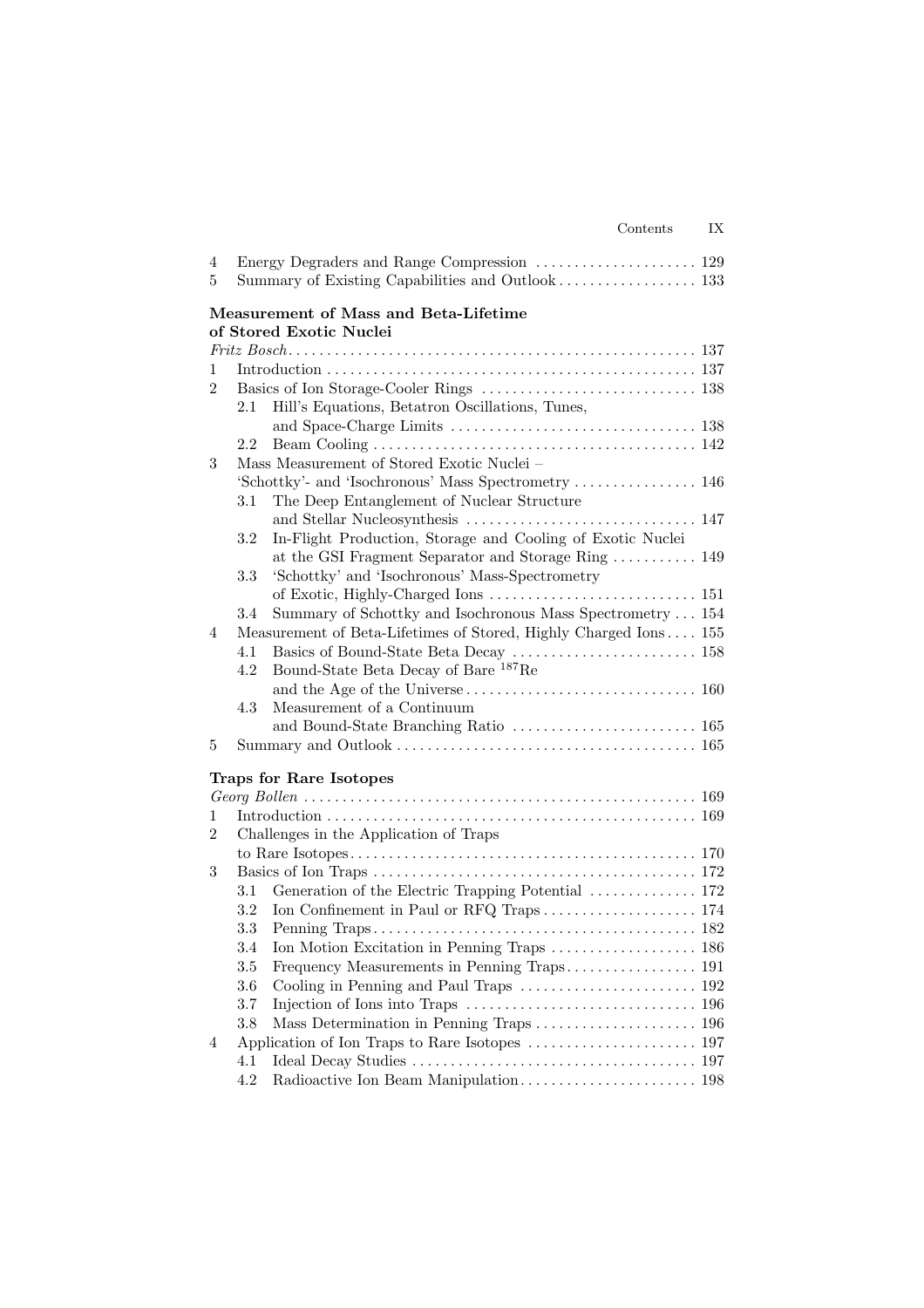| 5              | 4.3<br>4.4 | Rare Isotope Penning Trap Mass Spectrometry (RI-PTMS)  200<br>PTMS Projects at Rare Isotope Beam Facilities  203 |  |
|----------------|------------|------------------------------------------------------------------------------------------------------------------|--|
|                |            | <b>Colour Section</b>                                                                                            |  |
|                |            |                                                                                                                  |  |
|                |            | Decay Studies of N~Z Nuclei                                                                                      |  |
|                |            |                                                                                                                  |  |
| 1              |            |                                                                                                                  |  |
| $\overline{2}$ |            | Experimental Observables and Their Links                                                                         |  |
|                |            |                                                                                                                  |  |
|                | 2.1        | Introductory Remarks on Decay Modes of $N \simeq Z$ Nuclei  224                                                  |  |
|                | 2.2        | Direct Charged–Particle Radioactivity  225                                                                       |  |
|                | 2.3        |                                                                                                                  |  |
|                | 2.4        |                                                                                                                  |  |
| 3              |            |                                                                                                                  |  |
|                | 3.1        |                                                                                                                  |  |
|                | 3.2        |                                                                                                                  |  |
|                | 3.3        |                                                                                                                  |  |
|                | 3.4        |                                                                                                                  |  |
| 4              |            |                                                                                                                  |  |
| 5              |            |                                                                                                                  |  |
| 6              |            | Experiments on Direct Charged-Particle Emission  241                                                             |  |
|                | 6.1        | Experiments on Direct $\alpha$ Emission Above $^{100}$ Sn  241                                                   |  |
|                | 6.2        | Experiments on Direct One–Proton Radioactivity  243                                                              |  |
|                | 6.3        | Discovery of Direct Two-Proton Radioactivity 245                                                                 |  |
| 7              |            |                                                                                                                  |  |
|                | 7.1        | Precision Studies of $0^+$ to $0^+$ Fermi $\beta$ Decay:                                                         |  |
|                |            |                                                                                                                  |  |
|                | 7.2        | Beta Decay near $100$ Sn: Observation of the GT Resonance  248                                                   |  |
|                | 7.3        |                                                                                                                  |  |
| 8              |            | Experiments on $\gamma$ -Delayed Charged–Particle Emission:                                                      |  |
|                |            | A Novel Tool of In–Beam Spectroscopy $\dots\dots\dots\dots\dots\dots\dots\dots\dots\dots$ 253                    |  |
| 9              |            |                                                                                                                  |  |
|                | 9.1        |                                                                                                                  |  |
|                | 9.2        |                                                                                                                  |  |
| 10             |            |                                                                                                                  |  |
|                |            | Gamma-Ray and Conversion-Electron Spectroscopy                                                                   |  |
|                |            | of Exotic Heavy Nuclei                                                                                           |  |
|                |            |                                                                                                                  |  |
| 1              |            | $\mathbf{r}$<br>0.01                                                                                             |  |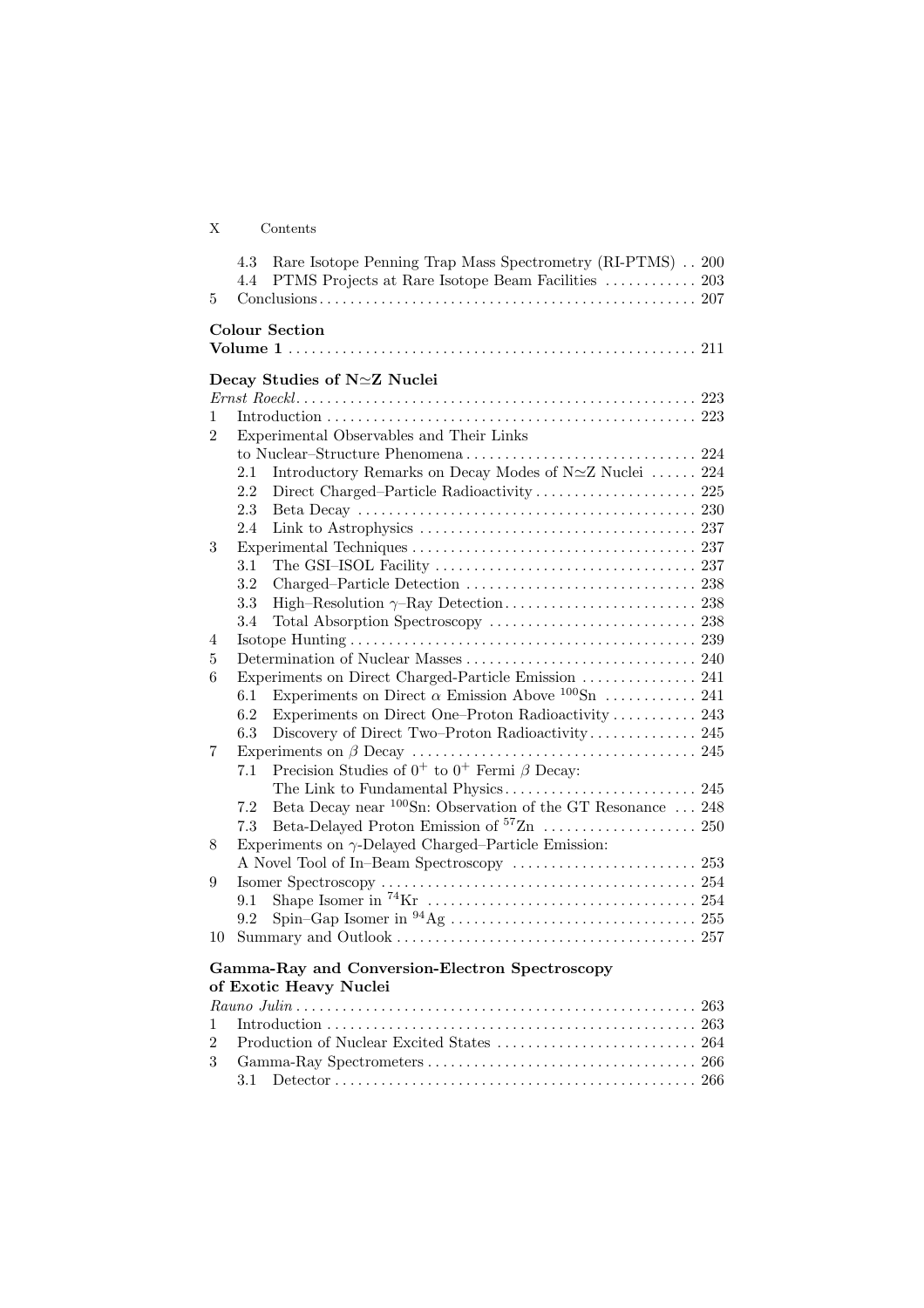|                | 3.2            |                                                                                                     |  |
|----------------|----------------|-----------------------------------------------------------------------------------------------------|--|
|                | 3.3            |                                                                                                     |  |
| 4              | 4.1            |                                                                                                     |  |
|                | 4.2            |                                                                                                     |  |
|                | 4.3            | SACRED - A Magnetic Solenoid Electron Spectrometer                                                  |  |
|                |                |                                                                                                     |  |
| 5              |                |                                                                                                     |  |
|                |                |                                                                                                     |  |
|                | 5.1<br>5.2     | In-Beam Spectroscopy with Ancillary Detectors 277                                                   |  |
|                | 5.3            | Recoil-Gating and Recoil-Decay-Tagging Methods 278                                                  |  |
|                |                | In-Beam Spectroscopic Studies                                                                       |  |
| 6              |                |                                                                                                     |  |
|                | 6.1            | Coexistence in Even-A Pb Nuclei                                                                     |  |
|                |                |                                                                                                     |  |
|                | 6.2            |                                                                                                     |  |
| 7              |                | In-Beam Spectroscopic Studies of Transfermium Nuclei at JYFL  286                                   |  |
|                | 7.1            |                                                                                                     |  |
|                | 7.2            | Prompt Gamma Rays from $^{254}\text{No},^{252}\text{No}$ and $^{250}\text{Fm}\dots \dots \dots$ 288 |  |
|                | 7.3            |                                                                                                     |  |
| 8              |                |                                                                                                     |  |
|                |                |                                                                                                     |  |
|                |                |                                                                                                     |  |
|                |                | Selected Topics in Reaction Studies with Exotic Nuclei                                              |  |
|                |                |                                                                                                     |  |
| 1              |                |                                                                                                     |  |
| $\overline{2}$ |                |                                                                                                     |  |
|                | 2.1            |                                                                                                     |  |
|                | 2.2            | The MUST Detector $\dots\dots\dots\dots\dots\dots\dots\dots\dots\dots\dots\dots$ 302                |  |
|                | 2.3            | Weakly Bound Nucleus-Nucleus Elastic Scattering  305                                                |  |
| 3              |                |                                                                                                     |  |
|                | 3.1            |                                                                                                     |  |
|                | 3.2            |                                                                                                     |  |
|                | 3.3            |                                                                                                     |  |
| 4              |                |                                                                                                     |  |
| 5              |                |                                                                                                     |  |
|                |                | <b>Weak Interaction Studies</b>                                                                     |  |
|                |                | by Precision Experiments in Nuclear Beta Decay                                                      |  |
|                |                |                                                                                                     |  |
| 1              |                |                                                                                                     |  |
| $\overline{2}$ |                |                                                                                                     |  |
|                | $2.1\,$<br>2.2 | Elementary Particles, Intermediate Bosons and Forces  340                                           |  |

2.3 The Cabibbo-Kobayashi-Maskawa Quark-Mixing Matrix . . . . . 348 2.4 Not the Ultimate Theory  $\dots\dots\dots\dots\dots\dots\dots\dots\dots\dots\dots$  . 350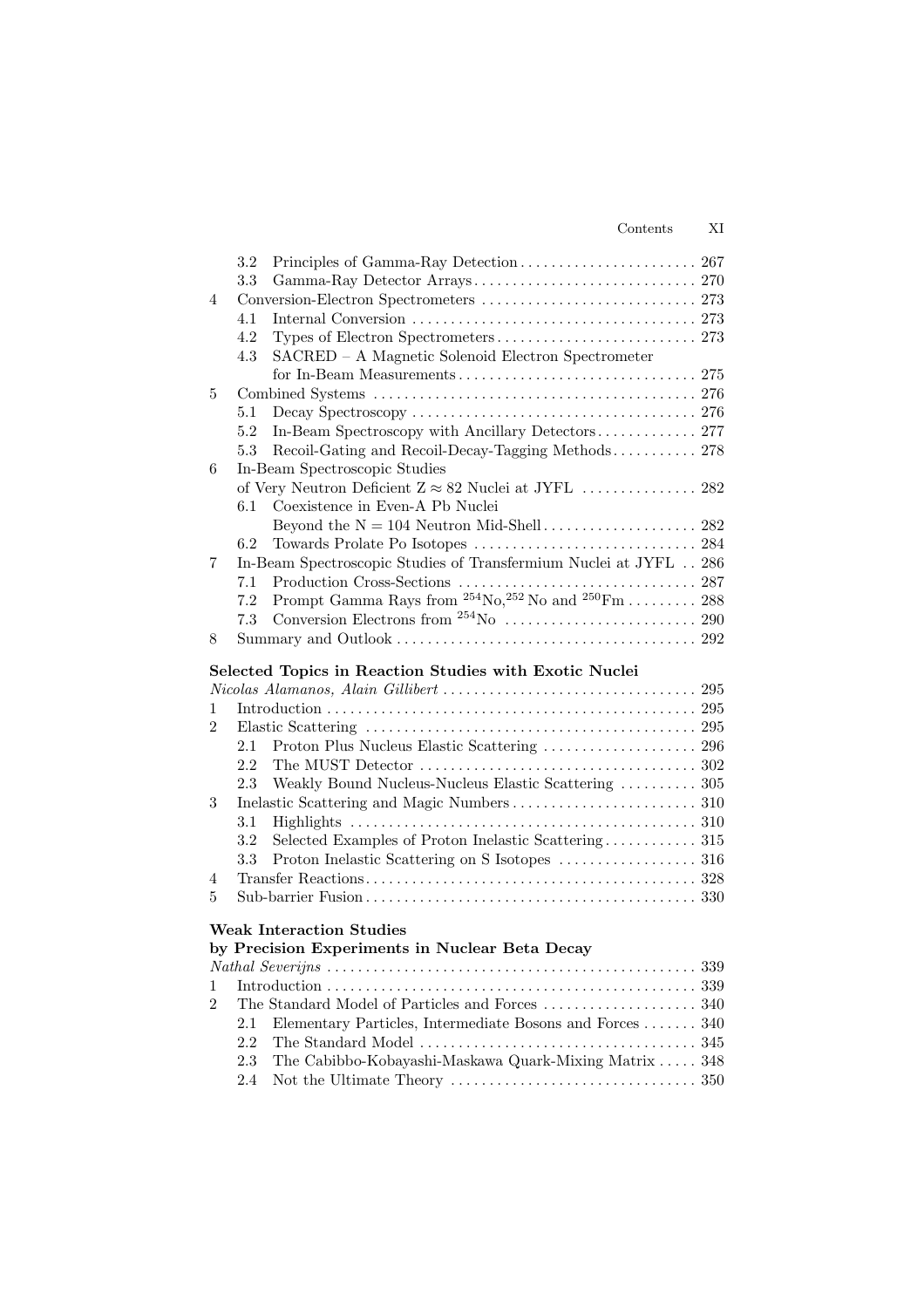| 3              |               |                                                                         |  |
|----------------|---------------|-------------------------------------------------------------------------|--|
|                | 3.1           |                                                                         |  |
|                | 3.2           |                                                                         |  |
|                | 3.3           | Angular Distribution and Correlations in Beta Decay 357                 |  |
| 4              |               | Searching for Non-standard Model Physics in Nuclear $\beta$ -Decay  362 |  |
|                | 4.1           | Unitarity of the Cabibbo-Kobayashi-Maskawa                              |  |
|                |               |                                                                         |  |
|                | 4.2           |                                                                         |  |
|                | 4.3           |                                                                         |  |
|                | 4.4           |                                                                         |  |
| 5              |               |                                                                         |  |
|                |               | Nuclear Astrophysics and Nuclei Far from Stability                      |  |
|                |               | Karlheinz Langanke, Friedrich-Karl Thielemann, Michael Wiescher  383    |  |
| 1              |               |                                                                         |  |
|                | 1.1           |                                                                         |  |
|                | $1.2^{\circ}$ |                                                                         |  |
|                | 1.3           |                                                                         |  |
| $\overline{2}$ |               | Experimental Nuclear Astrophysics with Radioactive Beams  391           |  |
|                | 2.1           | Relevant Energy Ranges for Cross Section Measurements  392              |  |
|                | 2.2           |                                                                         |  |
| 3              |               |                                                                         |  |
|                | 3.1           | Thermonuclear Rates from Statistical Model Calculations 399             |  |
| 4              |               |                                                                         |  |
|                | 4.1           |                                                                         |  |
|                | 4.2           |                                                                         |  |
| 5              |               |                                                                         |  |
|                | 5.1           |                                                                         |  |
|                | 5.2           |                                                                         |  |
|                | 5.3           |                                                                         |  |
|                |               |                                                                         |  |
|                | 5.4           |                                                                         |  |
|                | 5.5           |                                                                         |  |
|                | 5.6           |                                                                         |  |
| 6              |               |                                                                         |  |
|                | 6.1           |                                                                         |  |
|                | 6.2           | Weak-Interaction Rates and Presupernova Evolution  425                  |  |
|                | 6.3           | The Role of Electron Capture During Collapse  427                       |  |
|                | 6.4           | Neutrino-Induced Processes During a Supernova Collapse  431             |  |
|                | 6.5           |                                                                         |  |
| 7              |               |                                                                         |  |
|                | 7.1           |                                                                         |  |
|                | 7.2           | Working of the r-Process                                                |  |
|                |               |                                                                         |  |
|                | 7.3           |                                                                         |  |
| 8              |               | Nuclear Processes in Explosive Binary Systems 444                       |  |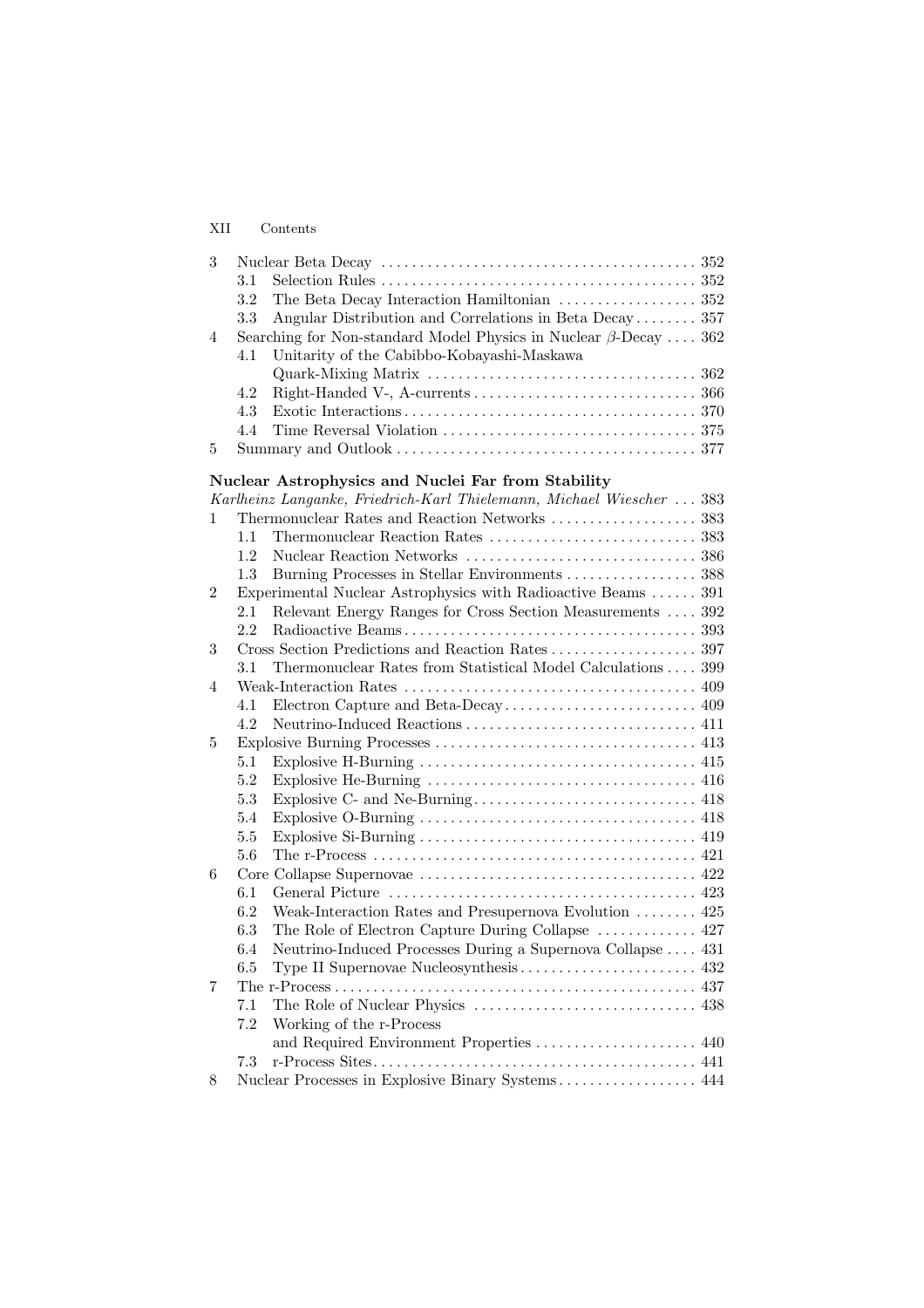|                | 8.1 |                                                           |
|----------------|-----|-----------------------------------------------------------|
|                | 8.2 |                                                           |
|                | 8.3 |                                                           |
|                | 8.4 | Black Hole and Neutron Star Accretion Disks  453          |
| 9              |     |                                                           |
|                |     | Medical Applications of Accelerated Ions                  |
|                |     |                                                           |
| $\mathbf{1}$   |     |                                                           |
| $\mathfrak{D}$ |     | The Physical Basis of Ion Beam Therapy  470               |
|                | 2.1 |                                                           |
|                | 2.2 |                                                           |
|                | 2.3 |                                                           |
|                | 2.4 |                                                           |
| 3              |     | The Enhanced Relative Biological Effectiveness (RBE)  476 |
|                | 3.1 | Molecular Mechanisms Yielding Increased RBE 476           |
|                | 3.2 | RBE and Energy and Atomic Number of the Particle 478      |
|                | 3.3 | RBE and Repair Capacity of the Irradiated Tissue  479     |
|                | 3.4 |                                                           |
| $\overline{4}$ |     |                                                           |
|                | 4.1 |                                                           |
|                | 4.2 |                                                           |
|                | 4.3 |                                                           |
|                | 4.4 |                                                           |
|                | 4.5 |                                                           |
|                | 4.6 |                                                           |
|                | 4.7 |                                                           |
|                |     |                                                           |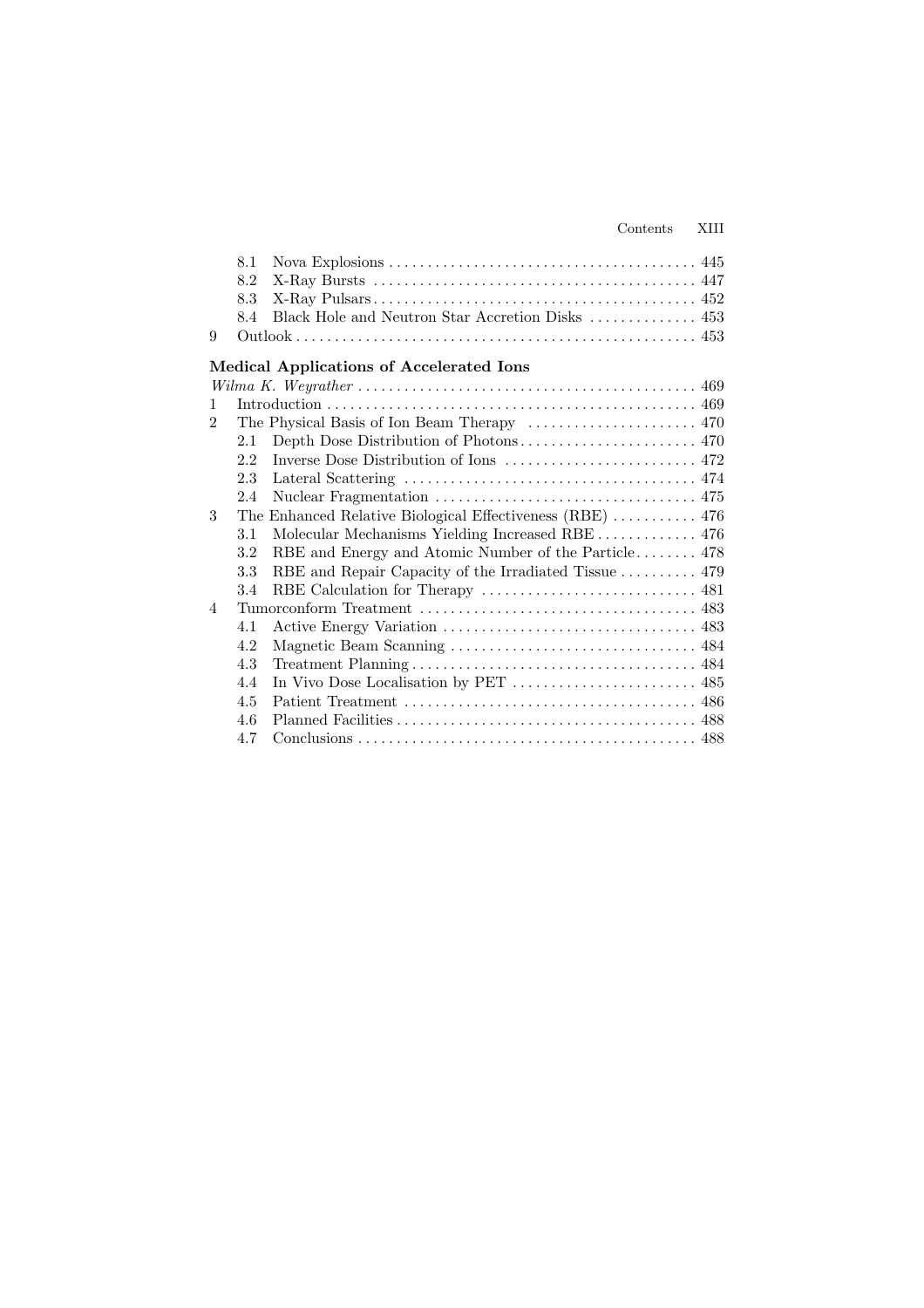# **List of Contributors**

#### **Nicolas Alamanos**,

CEA/DSM/DAPNIA/SPhN Saclay, 91191 Gif-sur-Yvette Cedex, France nalamanos@cea.fr

#### **Jim Al-Khalili**,

Department of Physics, University of Surrey, Guildford, GU2 7XH, UK J.Al-Khalili@surrey.ac.uk

#### **Georg Bollen**,

National Superconducting Cyclotron Laboratory and Department for Physics and Astronomy, Michigan State University, East Lansing, MI 48824, USA, bollen@nscl.msu.edu

#### **Fritz Bosch**,

Gesellschaft für Schwerionenforschung (GSI), PO Box 64220, Darmstadt, Germany, f.bosch@gsi.de

#### **Alain Gillibert**,

CEA/DSM/DAPNIA/SPhN Saclay, 91191 Gif-sur-Yvette Cedex, France gilli@hep.saclay.cea.fr

# **Hubert Grawe**, Gesellschaft für Schwerionenforschung, Planckstr. 1, 64291 Darmstadt, Germany h.grawe@gsi.de

**Mark Huyse**, University of Leuven, Instituut voor Kern- en Stralingsfysica, Celestijnenlaan 200 D, 3001 Leuven, Belgium Mark.Huyse@fys.kuleuven.ac.be

**Rauno Julin**, Department of Physics, University of Jyväskylä, P.O.B. 35 (JYFL), 40351 Jyväskylä, Finland rauno.julin@phys.jyu.fi

#### **Karlheinz Langanke**,

Institute for Physics and Astronomy, University of Aaarhus, 8000 Aarhus, Denmark langanke@phys.au.dk